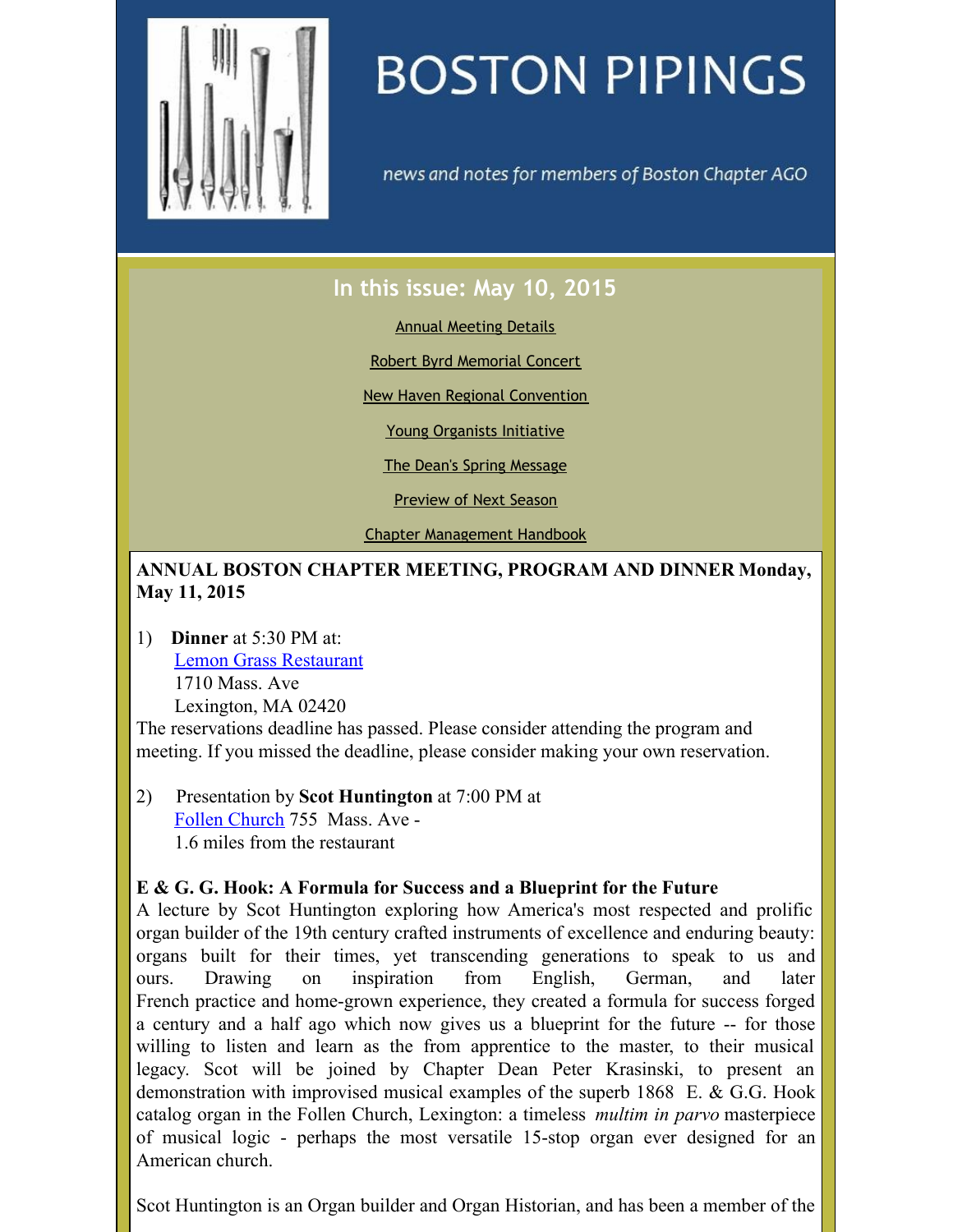Boston Chapter AGO since 1978. He is a past President of the Organ Historical Society and has served various capacities for that organization as well as the AGO. Scot gave a similar presentation as part of a panel discussion on the Hook firm as part of the AGO national in Boston last June.

3) The Annual Meeting will begin by 8:00 and the agenda will be designed with an adjournment of 9:00.

# **ROBERT BYRD'S MEMORIAL CONCERT**

**Tuesday, May 19th at 7 PM @Old West [Church](http://www.oldwestchurch.org), Boston**

Join us as we celebrate the work and life of Robert Byrd with a concert of music including music of the organ, anthems, solos and hymns. The remembrance is presented by his friends and colleagues and was postponed due to the dramatic weather this past winter. Please come.

# **NEW HAVEN (YALE/ISM) REGIONAL CONVENTION JUNE 28-JULY 1**

Our regional convention is right around the corner! Here is a [link](http://www.newhavenago2015.org) to the website. There is a link right on the home page to the convention hotel - the New Haven Omni. I hope to see you there!

Dean Krasinski encourages you and you friends and colleagues to put an ad in the program book. One particularly fun way to fill program book ads is to have your church put an ad into the book to honor you. Here is the [link](http://newhavenago2015.org/exhibit-advertise.html#forms.) to exhibits and advertising.

# **YOI SCHOLARSHIP CONCERT**

Please don't forget the last Chapter Program of this season!

# **Tuesday, July 7, 2015 at Noon. Young Organist Initiative Scholarship Audition Winners Concert.**

Come support the latest additions to the organ world by attending this concert showcasing young local talent.

KINGS [CHAPEL,](http://www.kings-chapel.org) 58 Tremont Street, BOSTON, MA 02108

# **The Dean's Spring Message**

As our chapter nears the close of the 2014-2015 season, your Dean, Executive Committee and Committee Chairs are thinking back on the events and programs past and looking forward to the future. It is to be hoped that this coming time of renewal will find that same spirit in you: yes, many of us serve our congregations as music makers, creators and leaders. Along with being rewarding, it can be exhausting and, sometimes, even trying. Along with this, many of us care for others and know the demands and joys of family, friends and associates. Try to take sometime for yourself ... often easier said than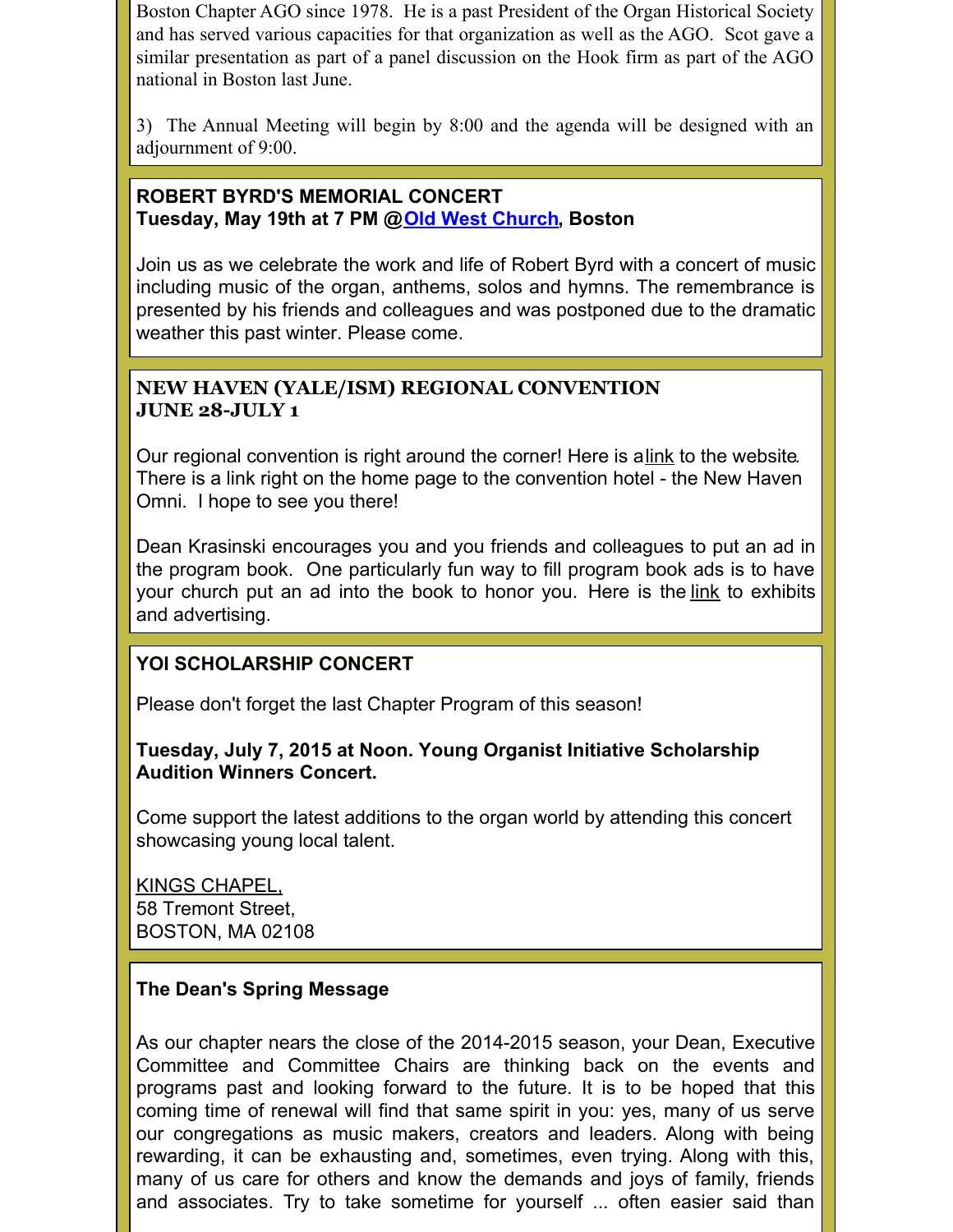done. More than a few of us hold multiple jobs, juggling our lives to make ends meet while striving for an ever more perfect art.

Your Guild is here to help. Take the step to make that call to the Dean, a board member, or committee chair if you need help, have a question, want change, want things to stay the same, have something to share, have a gripe, or have a compliment.

Your Guild is here to help. Has there been a moment this year when you wondered why you were a member of the AGO? Tell us why and hopefully you will not only feel that you have been heard but will experience action, as well.



Your guild is here to help. Are you feeling that your talents could be used to forward the mission of our guild and chapter? Then YOU are here to help! Contact us.

There is much to enjoy as the Spring bursts forth in our land and much of it is musical! Along with the magnificent offerings of our own guild, including the dinner, program and annual meeting on Monday, May 11th, regional conventions and other organ related offerings abound.

*Here are a few...*

Consider attending THE PIONEER VALLEY-WESTERN MASS 2015 Organ Historical Society Convention, June 28 to July 3. Here is a [link](http://www.organsociety.org/2015/) to registration.

Please use this [link](https://www.agohq.org) to find out information about the other regional conventions, POE events and other national news about the AGO.

The Hymn Society in the United States and Canada annual conference in New Orleans takes place from July 12 to 16. We will be partnering with them for a City/Suburban event next BAGO program season. Until then, check them out [here](http://www.thehymnsociety.org/#!2015-new-orleans/c1kdi).

Perhaps you may wish to explore another world of the pipe organ by experiencing the theater organ at the EMCATOS Social at the Zeiterion Theatre, 684 Purchase St. in New Bedford MA on Sunday, May 24, 2015 @ 2:00 PM. Here's a [link](http://emcatos.com/PipeOrganPopsAndSilentsInTheHouse/Events/Special___Member_Events/special___member_events.html) to that event, which is free and open to guests.

Please do carve out that time for yourself and keep in touch...

Peter Krasinski, May 2015

"Therefore be at peace with God, whatever you conceive Him to be, and whatever your labors and aspirations, in the noisy confusion of life keep peace with your soul. With all its sham, drudgery and broken dreams, it is still a beautiful world. Be careful. Strive to be happy."

(from DESIDERATA, by Max Ehrmann, 1927)

**PREVIEW OF THE 2015-2016 BAGO PROGRAM SEASON**